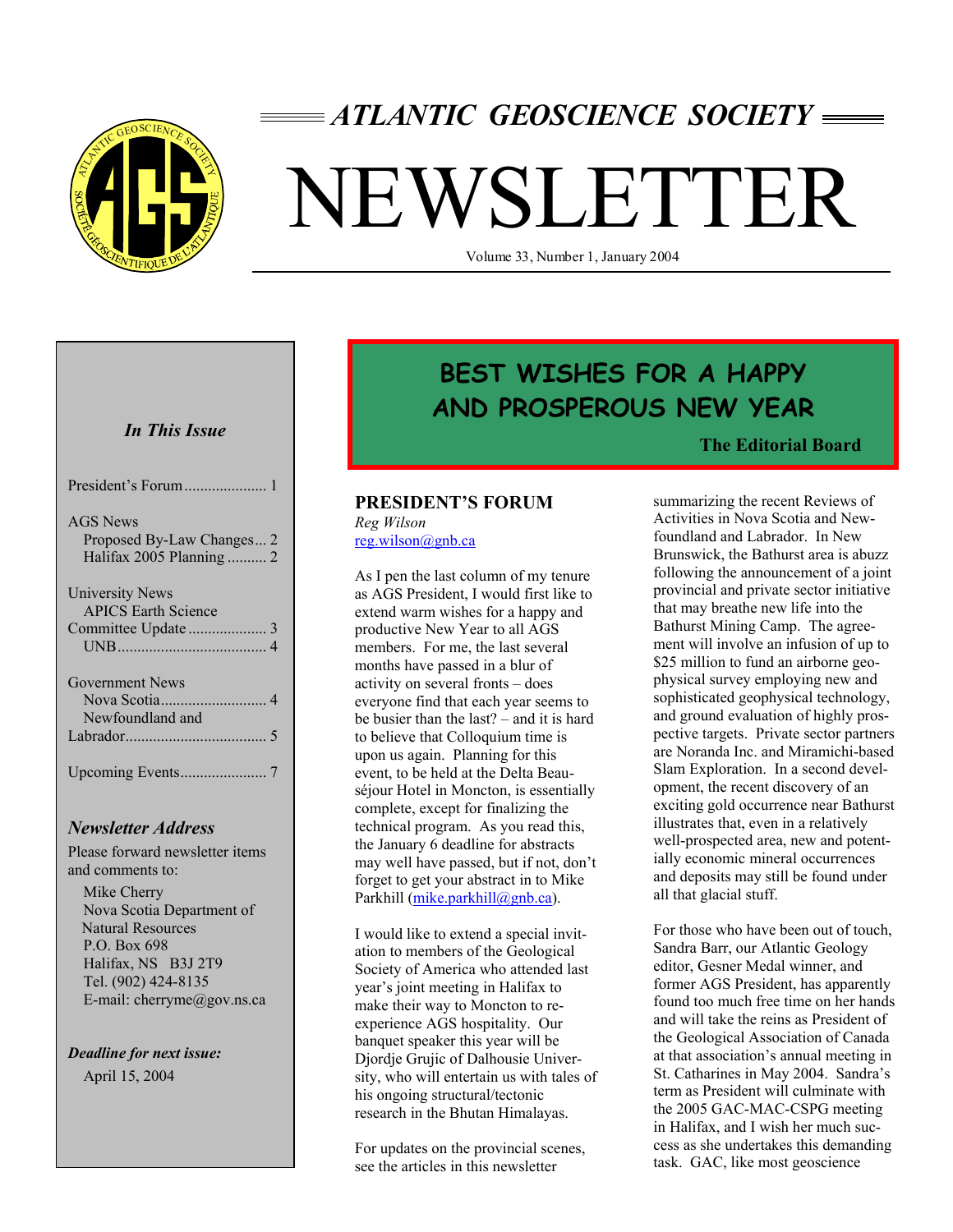organizations these days, faces numerous challenges in the years ahead, partly because of declining membership. A new membership drive is currently underway, and I encourage those of you who are not GAC members to take a look at what that fine organization has to offer.

In other AGS news, one of the initiatives currently being pursued by the Education Committee (Nova Scotia Branch) involves partnership in the preparation of a Nova Scotia "geosites" brochure, which will serve as a concise source of easily accessible geological information. The idea was introduced at an Education Committee meeting, and eventually led to Andrew Henry submitting an AGS proposal to the Nova Scotia Department of Tourism and Culture, under their Strategic Development Initiative. The Department has agreed to provide 75% of the necessary funding for an illustrated, colour brochure describing a variety of geological sites, small museums and retail outlets, as well as information on AGS publications. The brochure will carry the AGS logo and should prove an excellent, low-cost vehicle for publicizing our society and geo-educational activities. It is considered an "entry-level" product that will capture the interest of the general public and direct interested parties to more detailed information contained, for example, in the Nova Scotia Geological Highway Map and *The Last Billion Years*. The project is scheduled for completion for the spring of 2004, with 40,000 brochures to be printed.

In closing, I would like to thank the members of AGS Executive and Council for their assistance during the past year. In particular, Ken Howells, our veteran Treasurer, has been an invaluable resource, and Steve McCutcheon, rather than take a break after an undoubtedly trying few years as GAC Finance Chairman, agreed instead to step in as our Secretary. I have also benefited from the advice and experience of Jennifer Bates and Mike Parkhill. I have discovered, like my predecessors no doubt, that important

spin-offs of this position are the insight it provides into the spectrum of AGS activities and the opportunity to interact with the enthusiastic people who direct those activities. The AGS is clearly a healthy and vibrant organization that is well-prepared for the future. It has been an honour to serve as President, and I offer my successor, Joe White, best wishes for the coming year.

# **AGS NEWS**

# **Notice of Proposed Changes to By-laws**  *Reg Wilson*  reg.wilson@gnb.ca

Some minor housekeeping items will be addressed during the Socity's Annual General Meeting on January 31, 2004. A change in the wording of Bylaw 11, dealing with notification of general meetings of the Society, is proposed in order to bring the By-Laws into line with the realities of modern communication.

Modifications to By-law 25 are necessary to correct an apparent typographical error, and eligibility of Council members for re-election. The wording of the existing and proposed by-laws is as follows (italics added for emphasis):

# **Existing By-law 11**

Three days notice of a meeting, specifying the place, day and hour of the meeting and, in the case of special business, the nature of such business, shall be given to the members. Notice shall be given in writing and by sending it through the post in a prepaid letter addressed to each member at his or her last known address. Any notice shall be deemed to have been given at the time when the letter containing the same would be delivered in the ordinary course of post and in proving such service it shall be sufficient to prove that the letter containing the notice was properly addressed and placed in the post office. The non-receipt of

any notice by any member shall not invalidate the proceedings at any general meeting.

# **Proposed By-law 11**

Three days notice of a general meeting, specifying the place, day and hour of the meeting and, in the case of special business, the nature of such business, shall be given to the members. *Notice shall be given in writing, either by post or by electronic means.* The non-receipt of any notice by any member shall not invalidate the proceedings at any general meeting.

## **Existing By-law 25**

At the first ordinary or annual general meeting, all the Executive Officers and Councillors shall retire from office but *shall not hold* office until the dissolution of the meeting at which their successors are elected and retiring Executive Officers and Councillors shall be eligible for re-election.

# **Proposed By-law 25**

At the ordinary or annual general meeting, all the Executive Officers and Councillors shall retire from office but *shall hold* office until the new slate of Executive Officers and Councillors is approved by the members. Retiring Executive Officers and Councillors shall be eligible for reelection to Council.  $\overline{\phantom{a}}$  , where  $\overline{\phantom{a}}$  , where  $\overline{\phantom{a}}$  , where  $\overline{\phantom{a}}$ 

#### **Planning for Halifax 2005**  *Mike Cherry*  cherryme@gov.ns.ca

The pace of planning is accelerating for the joint meeting of the Geological Association of Canada, Mineralogical Association of Canada and the Canadian Society of Petroleum Geologists that will be hosted by the AGS in Halifax in May 2005.

All subcommittees of the Local Organizing Committee, which is led by General Chairman Scott Swinden (GAC) and co-chairs Rob Raeside (MAC) and Grant Wach (CSPG), are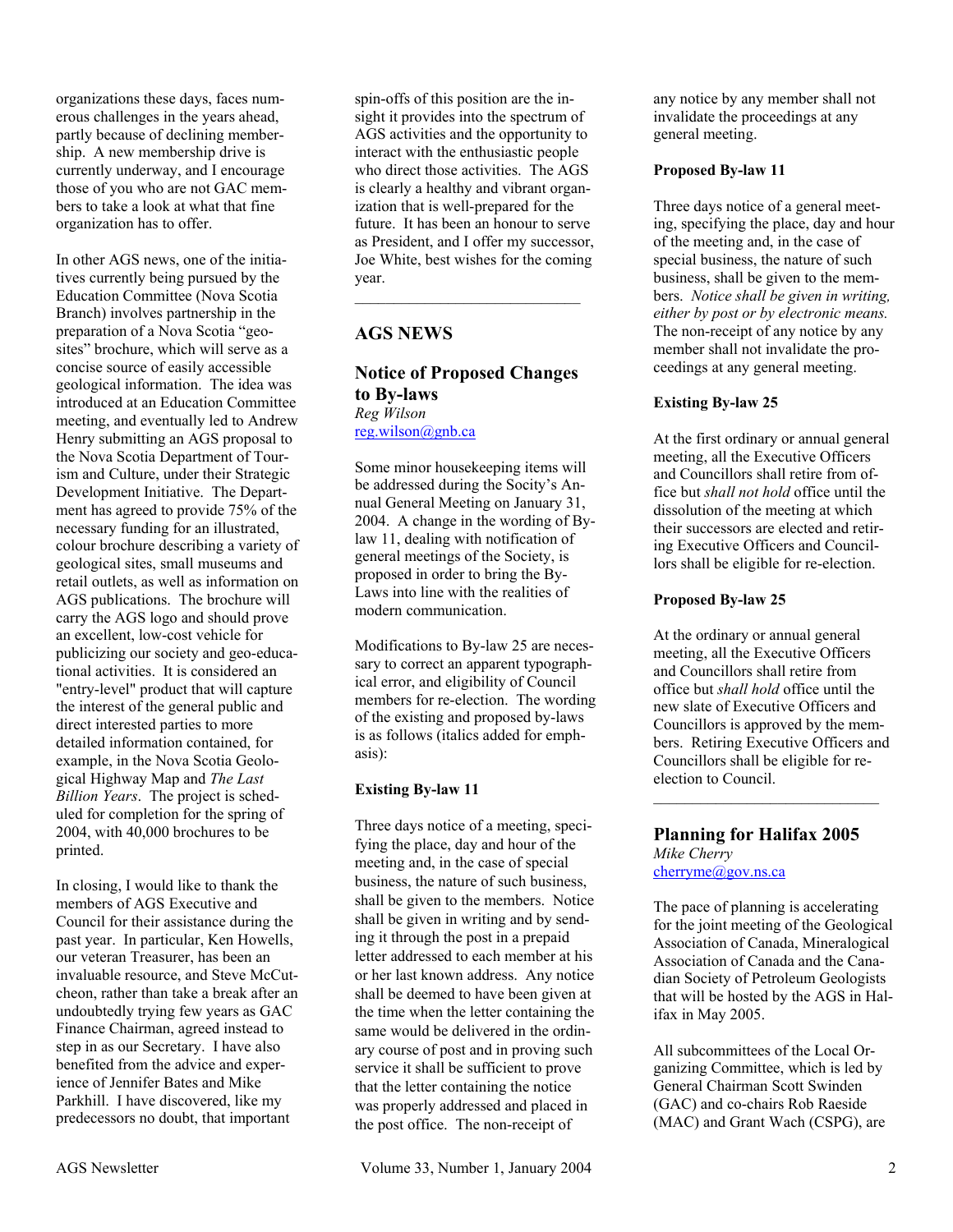now active. Progress to date includes:

• A preliminary technical program has been developed which currently includes 6 symposia, 22 special sessions and 6 general sessions. Among these are the North American Minerals Symposium (NAMS) – a biennial meeting that has alternated between Newfoundland and Labrador and Ireland – and a celebration of 50 years of Canadian contributions to mineralogy, in honour of the MAC, which will celebrate its  $50<sup>th</sup>$  anniversary in 2005.

• A field trip program has been developed that includes 6 pre-meeting and 9 post-meeting trips. Proposed trips span a gamut of topics from the stratigraphic setting of the Bathurst camp to salt tectonics and sedimentation in Cape Breton Island and include something for everyone.

• A social program has been proposed that will introduce conference delegates to the many historical and entertainment attractions of Halifax and Nova Scotia. A major component of the social program will celebrate the MAC's 50<sup>th</sup> anniversary.

The Local Organizing Committee will distribute a first circular for the meeting at the GAC-MAC annual meeting in St. Catharines in May 2004. This first circular will provide more information about the program. The conference website, registered as www.Halifax2005.ca, will soon be operating, and those interested should monitor that URL for more information.

# **UNIVERSITY NEWS**

# **APICS Earth Science Committee Update – 53rd Annual Atlantic Universities Geological Conference**

*Jarda Dostal*  Chair, APIC Earth Science Committee jarda.dostal@stmarys.ca

From October 30 to November 1, 2003, the 53rd Annual Atlantic Universities Geological Conference was hosted at Saint Mary s University. The conference was organized by a committee of the SMU Geology Club chaired by Tony Barresi. There were about 130 student and faculty participants.

On the first day of the conference, a workshop was held by Imperial Oil, which also provided pizza and beer to the attendees. Jennifer Untershutz gave a presentation on "Becoming a petroleum geologist: Insights into the journey and what the oil and gas industry has to offer you". The next day, three field trips took place. Howard Donohoe led a trip on strucures of Carboniferous rocks and their significance, Philip Finck led a trip on industrial minerals of Nova Scotia and Victor Owen and Pierre Jutras led a trip to examine the Meguma Group along the Eastern shore.

The main events on Saturday, November 1, consisted of undergraduate student talks and a poster session. All the student presentations were first rate. The Student - Industry Luncheon featured a talk entitled "Offshore Exploration: hat training does a young geologist need to work as an explorationist in Atlantic Canada?" by John Hogg, President of Canadian Society of Petroleum Geologists and Vice-President of Encana Atlantic. The day ended with a banquet, where John Calder from the Nova Scotia Department of Natural Resources gave a talk entitled "Clash of Titans: Coal Age Galapagos" and awards were presented.

The APICS award for the best paper

was given to Christopher Hamilton from Dalhousie University for a talk entitled "Ice-contact volcanism and hyaloclastite flow emplacement in the Vifilsfell region, SW Iceland". The CSPG Trophy for best presentation went to Jamie Braid from Saint Francis Xavier University for a presentation entitled "Fold mechanisms in the shallow crust: an example from the Siluro-Devonian Arisaig Group, Antigonish Highlands, Nova Scotia". Frances Mitchell from Acadia University, who gave a talk entitled "Metamorphic petrology of calc-silicate nodules from greenschist facies to migmatite grade, Liverpool-Pubnico area, Nova Scotia" won the Frank Shea Memorial Award for the best paper dealing with Economic Geology. Other oral presentations included Andrea Mosher (Dalhousie), Lila Dolansky (Saint Mary s), Crispin Pike (Memorial), Melissa Putt (Memorial), Andy Carmichael (Saint Mary s), Cory Furlong and Clare Goddard (Memor-ial), Jonathan Crealock (Dalhousie) and Erin Oickle (Acadia). Judges were John Hogg, Scott Swinden, Howard Donohoe and Dave Brown.

The best poster award went to Ozlem Suleyman from Saint Mary s University for a presentation entitled "Historical record of metal contamination in the Tantramar salt marshes, Nova Scotia". Other poster presentations were by Heather Hunt (Memorial) and Darin Wasylik (Acadia). The judge for the poster session was Jennifer Untershutz from Imperial Oil.

The total budget was about \$17,000. APICS contributed \$1,000 towards the conference, as well as the \$100 award for the best paper. AGS contributed \$500. Other major contributors were Imperial Oil, Shell Canada, Saint Mary s University Student Association, Saint Mary s University adminis-tration, Geological Foundation of Canada, Canadian Society of Petrol-eum Geologists, Saint Mary s Univer-sity Geology Department, Mineralog-ical Association of Canada, Geolog-ical Association of Canada, INCO,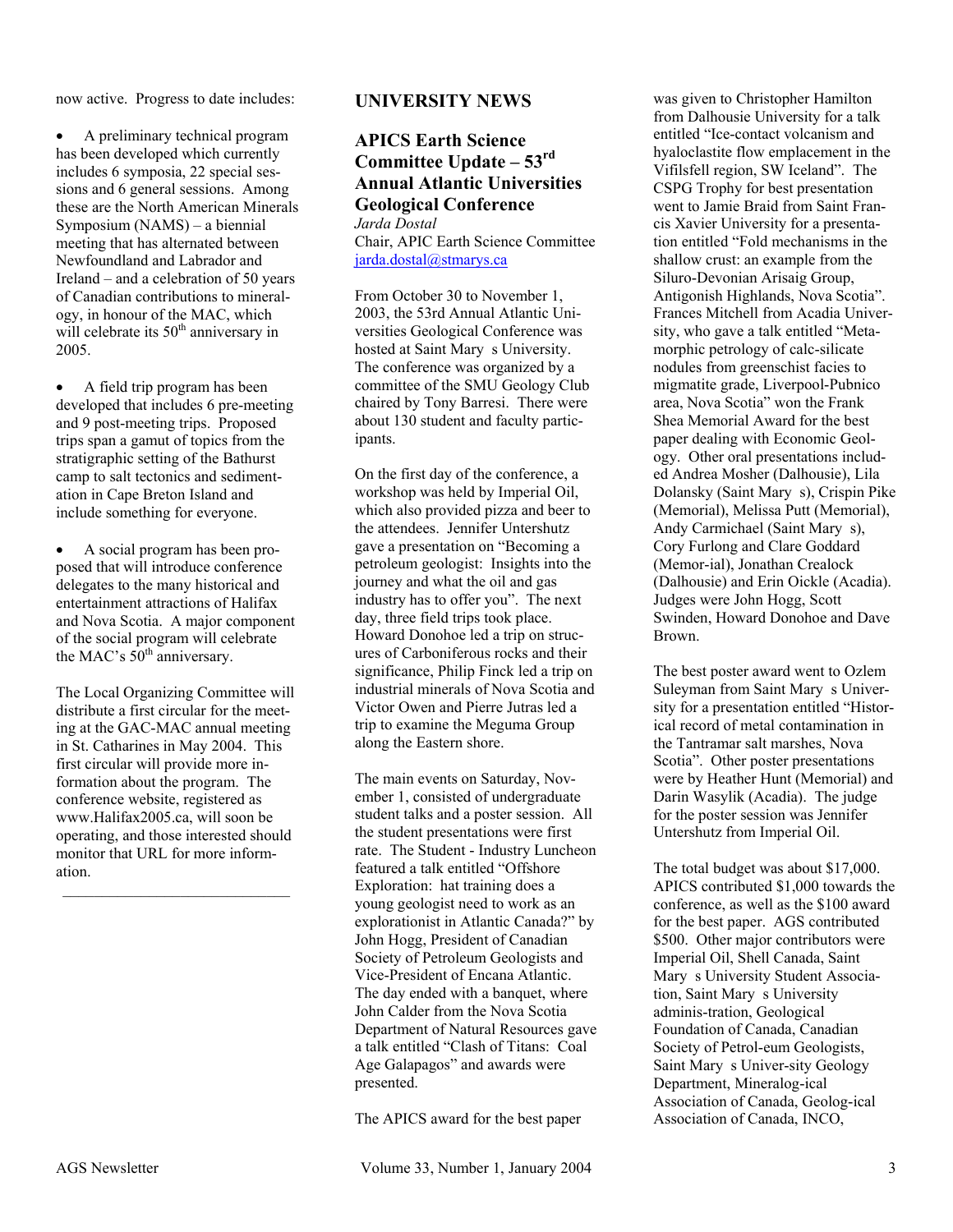Marathon Oil and Canadian Superior Energy.

Once again the AGS and APICS are organizing a speaker s tour. The speaker for 2003-2004 is Dr. Brendan Murphy from the Department of Earth Sciences, St. Francis Xavier University. The title of his talk is

How do supercontinents form? The tour organizers are Ian Spooner, on behalf of our committee, and Peter Wallace, on behalf of the AGS.

 $\mathcal{L}_\text{max}$ 

# **UNB**  *Dave Lentz*  dlentz@unb.ca

James Whitehead has been invited to deliver the keynote speech at the International Symposium on Impact Events in Japan, Southeast Asia and the Pacific Rim, at the Yamaguchi University, Japan in November. While in Japan, James will also be delivering a public talk and research findings on potential impact ejecta from the North Sea.

Ron Pickerill will be on sabbatical for the first term of 2004, his first since

coming to UNB in the mid 1970's. Tom Al is on sabbatical this year and is helping assemble the new instruments that the UNB Electron Microscopy Unit was awarded last year by CFI.

David Lentz was invited to give a series of lectures in late October on VMS genesis with several other Canadian colleagues in Marrakech, Morocco, and to attend field trips to local Zn-Pb mines to help with an exploration development project between the local university and the ONA Corporation of Morocco. Future collaboration seems probable with the government, ONA, and the university.

In his role as President of the CIM Geological Society for 2003, Dave was asked to attend and present a talk on Carlin-like gold mineralization in New Brunswick at the 50th anniversary meeting of the Newfoundland Branch of CIM that was held in conjunction with the Geological Survey of Newfoundland and Labrador's open house in St. John's in late October (see article elsewhere in this issue).



*Lindsay Allen (centre), first recipient of the Pulsifer-Horne Memorial Award for the Nova Scotia Prospector of the Year, receiving his award from Denis Rushton (left) of Jacques-Whitford Environmental (sponsor of the award) and Howard Donohoe (right), representing the Nova Scotia Prospectors Association. The award was made during the Mining Matters for Nova Scotia 2003 conference.* 

In addition to the workshop on Modern Methods in Exploration Geochemistry that was organized by UNB as part of NBDNR's Review of Activities this year, UNB students and faculty presented numerous posters and talks at the event. Thanks are extended to NBDNR-Minerals for inviting us to participate and allowing us to highlight our various research programs in New Brunswick.

# **GOVERNMENT NEWS**

# **Mineral Resources Branch, Nova Scotia Department of Natural Resources**

*Mining Matters for Nova Scotia 2003 Paul Smith and Mike Cherry*   $pksmith@gov.ns.ca$ 

The  $27<sup>th</sup>$  annual open house of the Nova Scotia Mineral Resources Branch was held in Halifax on November 19 and 20. The conference, which was co-hosted by NSDNR, the Nova Scotia Office of Economic Development and the Mining Society of Nova Scotia, attracted over 300 registered delegates. This is an increase over the attendance at the past several meetings and, hopefully, is an indication of renewed interest and confidence in the province's minerals industry.

The technical program featured three theme sessions – Current Trends in Precious Metal Activities in Nova Scotia, Industrial Minerals: A Precious Resource, and Current Research Activities in Nova Scotia. Complementing the talks presented at the technical sessions were a Tradex, poster sessions, an evening social event and a post-conference field trip to the Mooseland and Dufferin gold deposits, currently being explored by Azure Resources Corp.

Interest in the province's gold deposits has dramatically increased this year, and the first technical session comprised presentations by a mix of government geologists and private sector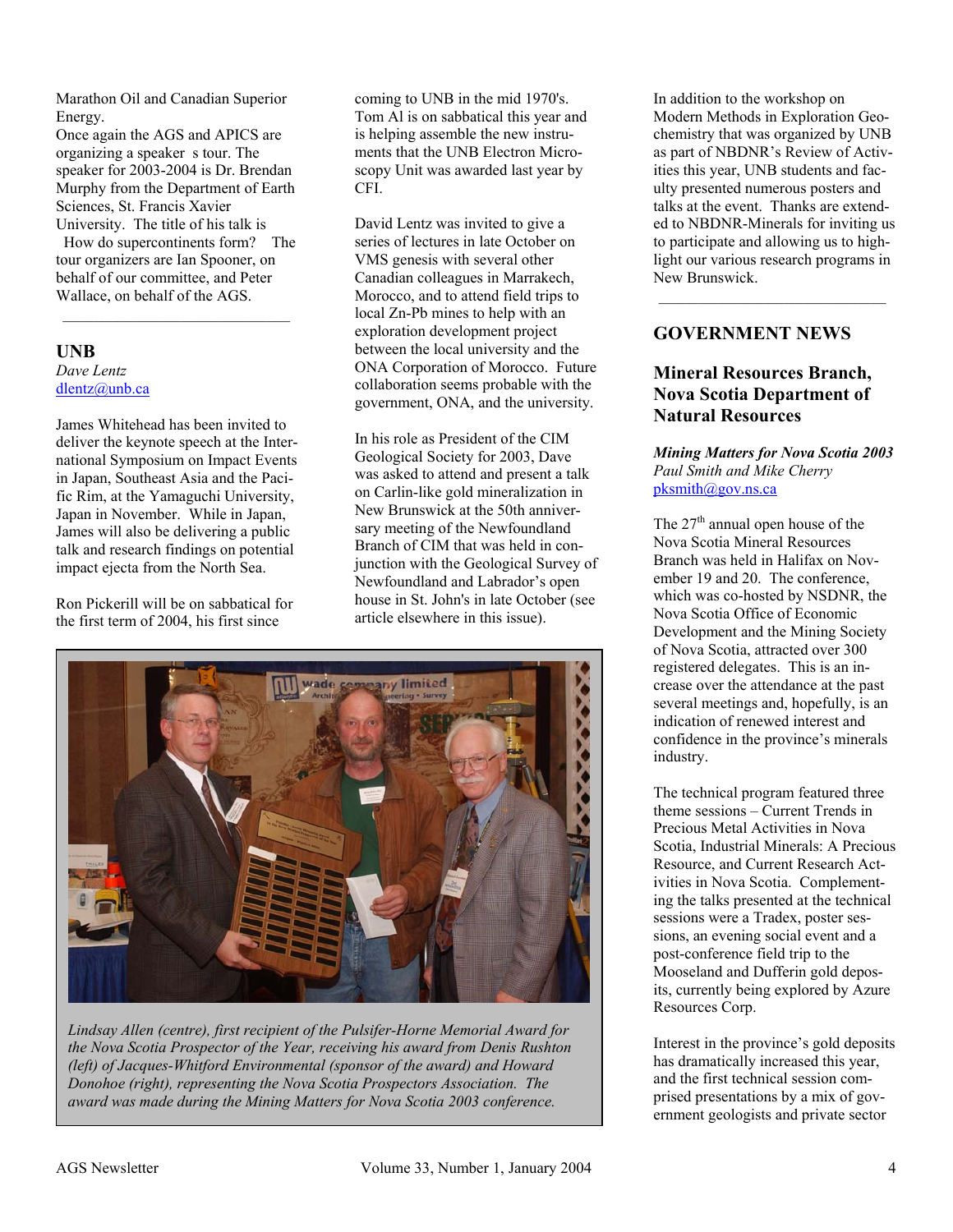investors. Together, these presentations provided an overview of the current understanding of the geology of these deposits and of the particular challenges that confront those who are trying to development them. Also included in this session was a presentation by Mike Downes of Monster Copper Corporation on iron oxide – copper – gold deposits and his company's exploration for this type of mineralization along the Cobequid – Chedabucto Fault Zone in Nova Scotia.

The industrial minerals session featured talks on building stone, limestone and other carbonate rocks, the evaporates and other resources of the Windsor Sea, and a special presentation by Brad Wilson, a consulting gemologist from Kingston, Ontario, on Canadian coloured gemstones.

The final technical session comprised presentations on an eclectic mix of current university and government research projects in Nova Scotia, including such things as pegmatities, the distribution and speciation of elements in historical mine tailings in Nova Scotia, hydrocarbon reserves in the Scotian Slope and ecosystem carbon recycling processes. A high-

light of this session was a sobering, thought-provoking presentation by Dave Hughes of GSC Calgary on global energy supply and demand trends and forecasts.

The evening social gathering was well-attended this year, and featured entertainment by GSC Atlantic research scientist Gordon Fader and his ensemble. Welcoming remarks were made by the Hon. Ernest Fage, Minister of Economic Development and a former Minister of Natural Resources. Mr. Fage was standing in for the Hon. Richard Hurlburt, Minister of Natural Resources, who was unable to attend.

Included in the evening's events was the first presentation of the Pulsifer - Horne Memorial Award for the Nova Scotia Prospector of the Year. This award has been established by the Prospectors Association of Nova Scotia, and will be made annually to a prospector who makes the best contribution to the prospecting industry in Nova Scotia in the preceding year. The award, which is sponsored by Jacques-Whitford Environmental, is named after two famous Nova Scotia prospectors – Orville Pulsifer and Edgar Horne.



Well-known AGS member and GSC research scientist Gordon Fader (left) and his exploration companies, and multinationals such as INCO. *jazz ensemble entertaining delegates to Mining Matters for Nova Scotia 2003.* 

The first recipient of the award is Lindsay Allen, who was nominated for his work as president of the Nova Scotia Prospectors Association, for his efforts to address issues related to legislation respecting small scale mining in Nova Scotia, and for his role in focusing attention on prospecting in Nova Scotia through the television documentary "Rock and Desire".

Mining Matters for Nova Scotia 2004 will be held at the Westin Nova Scotian Hotel in Halifax on Monday and Tuesday, November  $1<sup>st</sup>$  and  $2<sup>nd</sup>$ . Plan now to attend.

 $\mathcal{L}_\text{max}$ 

# **Rocks on the Rock – News from Newfoundland and Labrador**  *Andy Kerr*

akr@zeppo.geosurv.gov.nf.ca

The summer of 2003 was a pretty busy time for Newfoundland and Labrador geologists, and the fall hasn't been much slower. Interest in exploration, notably for gold on the island, remains very keen, and many junior companies were running grass-roots and advanced exploration programs. Students from Memorial's Earth Science Department had plenty of opportunities to gain practical exploration experience, which is a welcome change from some previous years! The big news in the big land (*i.e*., Labrador) is the ongoing development work at the Voisey's Bay deposit, now scheduled to come into production by 2006. The Geological Survey of Newfoundland and Labrador remains as active as possible, and ran mapping and mineral deposit programs in several areas of the province. At Memorial University, the proposed INCO Innovation Centre will include a focus on Earth Sciences and mineral deposit evaluation, which will hopefully provide new opportunities for local geoscientists when it becomes operational in 2004. Memorial's faculty continue to work on collaborative projects with the Geological Survey, local junior exploration companies, and major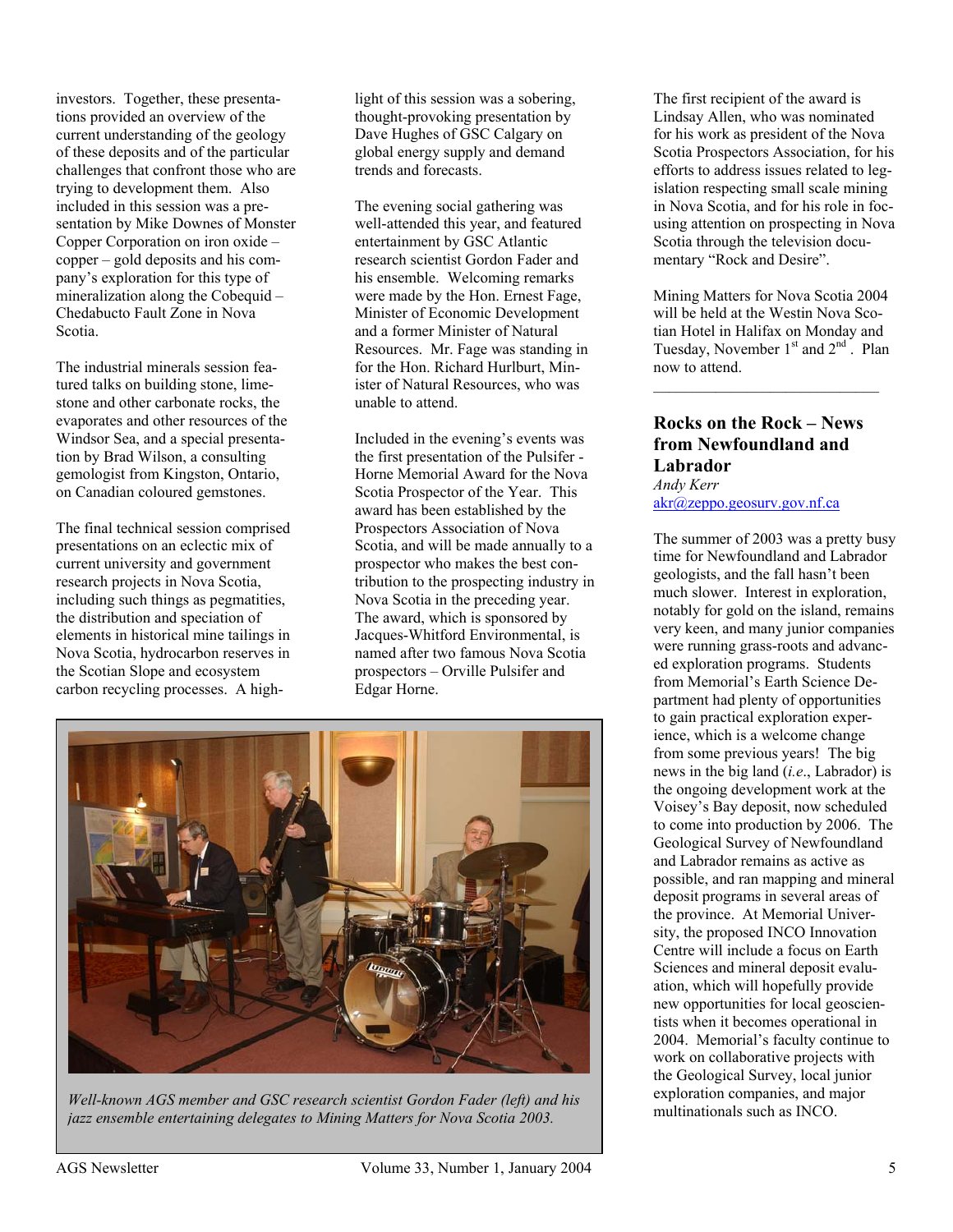# *Exploration on the Island of Newfoundland*

Claim-staking in the province is currently at its highest level since the "post-Voisey's boom" of 1995-98, and much of this reflects interest in gold exploration on the island of Newfoundland. Several Newfoundlandbased juniors, including Altius Minerals, Cornerstone Resources, and Linear Resources, are in the forefront of this activity, with a variety of comefrom-away junior and senior joint venture partners. The withdrawal of Barrick Gold from its joint venture with Altius in central New-foundland had limited impact, as it was soon overshadowed by the announcement of a new partnership between Placer Dome Inc. and Rubicon Minerals in an adjacent region. Most of the activity has been in central Newfoundland, where several new prospects have been delineated. The best-known is the aptly named "Golden Promise", a quartz vein system where grades range up to 2 ounces per tonne locally. Its discoverer, well-known local prospector Bill Mercer, was named "Prospector of the Year" at the Baie Verte Mining Conference in June. There is continued interest in the potential for large Carlin-style gold deposits in Silurian sedimentary rocks of central Newfoundland, and Cambro-Ordovician sequences in the west. There is also interest in base metals, with continued drilling around the former Rambler and Pilley's Island mines. The name "Duck Pond" may soon be added to the list of producing deposits, as Aur Resources continues its assessment and feasibility studies at this 5.5 mt Zn-Cu-Pb deposit. A recent advertisement for a mine manager and a mine geologist is perhaps a good sign that things are moving along! The Beaver Brook antimony mine also has a new owner in VVC Exploration Corp., with plans to resume production next year. There has also been exploration for uranium in Carboniferous sedimentary rocks, and continued exploration for redbed copper deposits in Late Precambrian sequences of the Avalon Zone.



*Participants in the GAC Newfoundland Section's fall field trip, relaxing at Arches Provincial Park, near Gros Morne. The group included participants from Newfoundland and Labrador and Nova Scotia. Leaders were Bob Stevens (third from left, back row), Rob Hingston (far left, back row) and Tom Calon (just left of center, back row). Photograph by Michelle Muminicki, Memorial University.* 

#### *Exploration in Labrador*

The Voisey's Bay project remains the biggest news in the north. Construction work continues, and the permanent airstrip is now finished. It is claimed that over 1,100 people are now working on different components of the project, and work will soon commence on the hydrometallurgical demonstration plant at Argentia, not far from St. John's. High nickel prices and the visible progress at Voisey's Bay have boosted interest in exploration. Falconbridge Canada, in association with Donner Minerals and other junior partners, have been drilling some 80 km south of Voisey's Bay, where mafic intrusions host mineralization with many similar characteristics. Other junior companies have been staking prospective ground both near to Voisey's Bay and in far-flung corners of Labrador. In a new development, Altius Minerals and Fronteer

Resources have initiated a grass-roots exploration effort for iron oxide-Cu-Au-U deposits in the central mineral belt of Labrador, a region well-known for its uranium potential, but largely unexplored since the 1970s.

#### *Geological Survey Activities*

The 2003 program involved mapping projects in Labrador and on the island, and mineral deposits projects in both areas, as outlined in a previous AGS newsletter. There were also a variety of industrial minerals, Quaternary geology and office-based projects. Like all such organizations in Canada, the financial resources available to the geological survey are not what they used to be, and mounting mapping programs in remote areas is increasingly difficult. However, next year's program should benefit from some federal funds, through the Targeted Geoscience Initiative (TGI) aimed at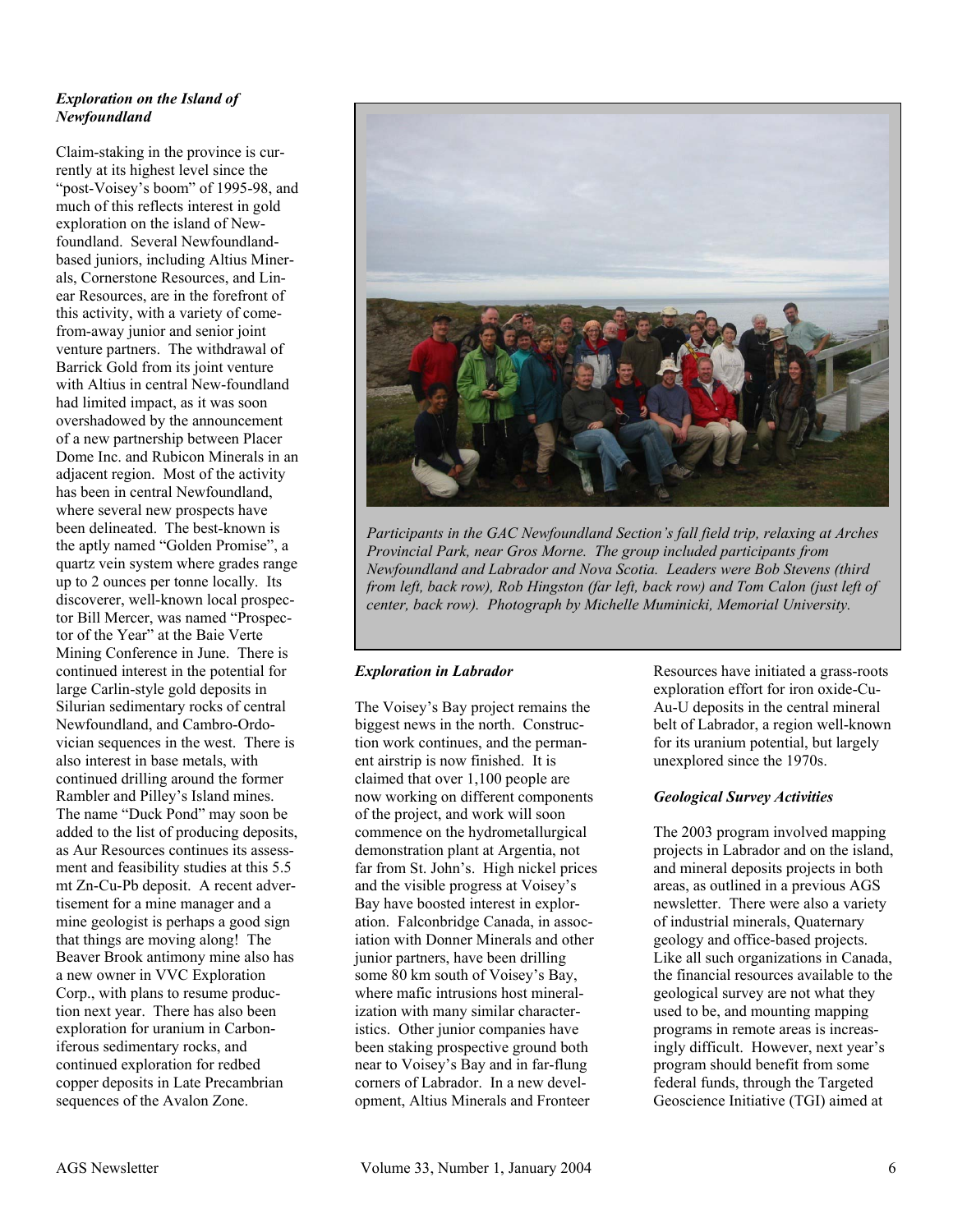northern regions of Canada. Continued geological mapping in the remote areas of northern Labrador and Quaternary mapping / till geochemistry studies in the central mineral belt are amongst the initiatives that will utilize TGI funding.

A new but familiar face arrived at the survey in early summer, when Gerry Squires replaced Paul Moore, who departed to manage Newfoundland exploration for Rubicon Minerals. Gerry has plenty of exploration experience with major and junior companies, and is well-known for his broad interests in geology and mineral deposits. He will definitely be an asset to the organization, and is settling in well. It is certainly appropiate that his initial survey project concerns the Duck Pond deposit, for he was involved in the initial discovery by Noranda about 15 years ago! On a sadder note, the Department of Mines and Energy suffered a great loss when Dan Bragg passed away suddenly in July, while conducting field work in Labrador. Everyone who knew Dan knows that he was truly a one-of-a-kind individual, and he will be greatly missed.

The survey held its annual open house at the end of October, in conjunction with the local Canadian Institute of Mining (CIM) meeting. This year was the  $50<sup>th</sup>$  CIM meeting to be held in Newfoundland, and the organizing committee certainly set out to celebrate it in style. The meeting was one of the most successful in many years, and featured sessions on mineral exploration, mining engineering, dimension stone deposits, and oil and gas exploration. The Geological Survey of Newfoundland and Labrador hosted the  $8<sup>th</sup>$  public lecture in its series at the meeting, delivered by Lawson Dickson. Lawson presented a comprehensive overview of the history and use of building stone in the province, illustrated with historical photos and drawings, and many interesting stories about the prominent stone buildings of old St. John's. The usual range of social activities kept delegates busy

and entertained, and left them very tired by the following Monday!

Following the Provincial election in October, we got an entirely new government, and eventually a new minister of Mines and Energy in Ed Byrne, a long-term member of the House of Assembly and former leader of the Provincial PC Party.

### *GAC (Newfoundland) Activities*

Following a successful technical meeting in February, and a well-attended mass murder of lobsters in May, GAC Newfoundland mounted an ambitious four-day field trip in the fall, to the UNESCO world heritage region of Gros Morne National Park. The trip was led by Bob Stevens, who conducted much of the pioneering geological work in the park region, with contributions from Tom Calon (Memorial University) and Rob Hingston (Parks Canada). Bob, who now lives in Nova Scotia, made a special trip over to lead the excursion and did a tremendous job. The sites visited included the famous fossil locality at Table Point, the spectacular continental-slope carbonates of Cow Head, the world stratotype for the Cambrian-Ordovician boundary at Green Point, and (of course) the Tablelands ophiolites. Exceptional fall weather was encountered, and the new Memorial University research station at Bonne Bay proved to be an excellent base for the trip. Plans are underway to expand the trip guidebook to create a self-guiding book for geologists interested in this spectacular region. The 2004 technical meeting is currently in the planning stages, and will take place at the Johnson Geocentre, rather than its usual venue at Memorial University. The dates are February  $23<sup>rd</sup>$  and  $24<sup>th</sup>$ .

# *Upcoming Events*

Atlantic Geoscience Society: 30<sup>th</sup> Colloquium and Annual General Meeting, Delta Beausejour Hotel, Moncton, NB, January 30 and 31, 2004. For more information, see following page or visit the website at http://is.dal.ca/~walla/ags/ags.htm .

#### *BC and Yukon Chamber of Mines:*

Exploration Roundup 2004, Westin Bayshore Resort and Marina, Vancouver, BC, January 26 to 29, 2004. For more information, visit the website at http://www.bc-mininghouse.com/roundupoverview.htm#

*2004 World Mines Ministries Forum:* Metro Toronto Convention Centre, Toronto, ON, March 4 to 7, 2004. For more information, visit the website at http://www.wmmf.org .

#### *Prospectors and Developers*

*Association of Canada:* International Convention, Trade Show and Investors Exchange, Metro Toronto Convention Centre, Toronto, ON, March 7 to 10, 2004. For more information, visit the website at http://www.pdac.ca/pdac/conv/index.h tml .

## *Geological Association of Canada – Mineralogical Association of*

*Canada:* St. Catharines 2004, Joint Annual Meeting, Brock University, St. Catharines, ON, May 12 to 14, 2004. For more information, visit the website at http://www.stcatharines2004.ca/ .

#### *Geological Society of America:*

Northeastern Section and Southeastern Section Joint Meeting, Hilton McLean Tysons Corner, Tysons Corner, VA, March 25 to 27, 2004. For more information, see the website at http://geosociety.org/sectdiv/northe/04 nesemtg.htm .

 $\mathcal{L}_\text{max}$